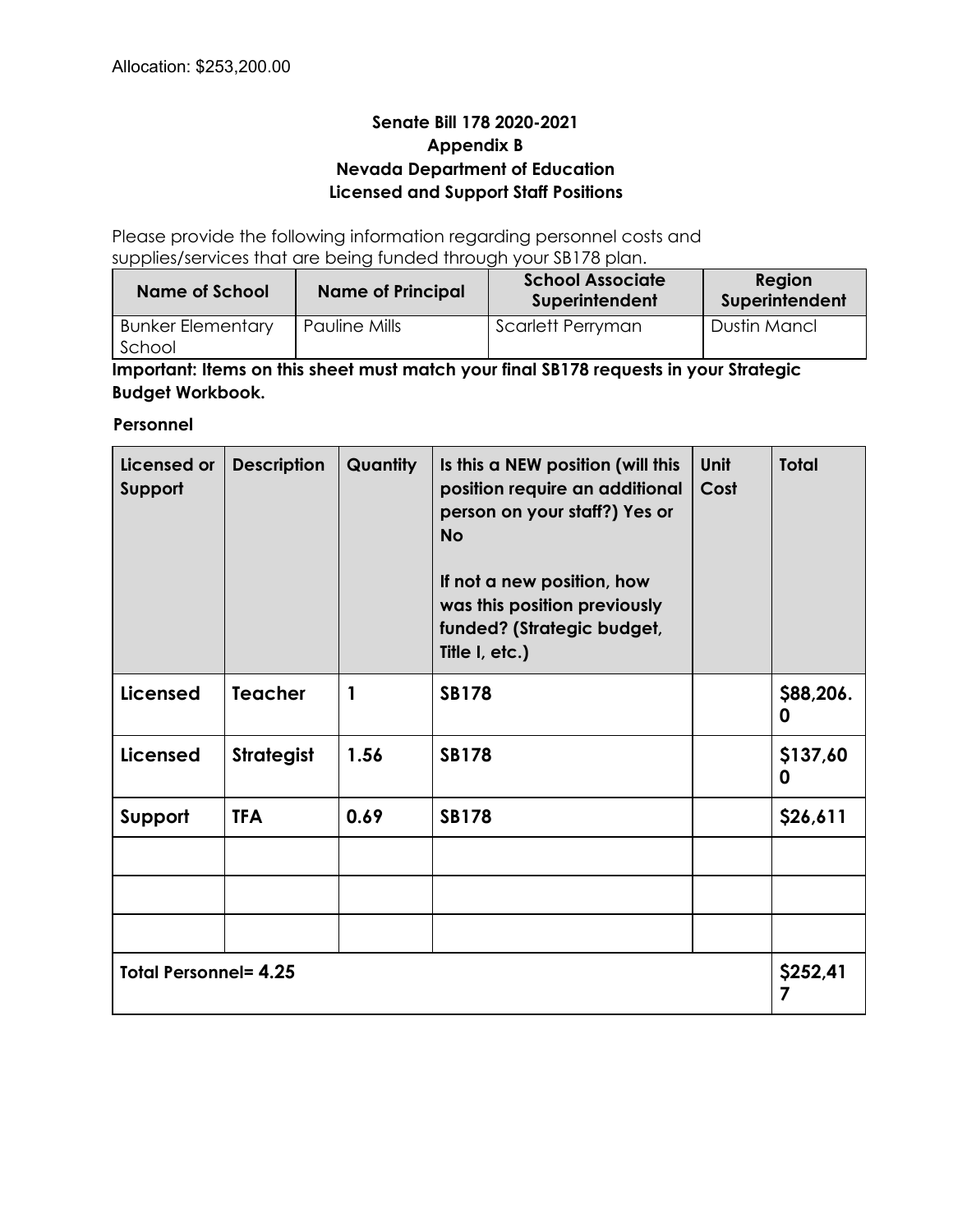# **Supplies & Services**

| <b>Description</b>                  | Quantity | Unit<br>Cost | <b>Total</b> |
|-------------------------------------|----------|--------------|--------------|
| <b>Aimsweb Plus Licenses</b>        | 120      | \$780.0      | \$780.0      |
|                                     |          |              |              |
|                                     |          |              |              |
|                                     |          |              |              |
|                                     |          |              |              |
|                                     |          |              |              |
| <b>Total Supplies &amp; Service</b> |          |              | \$780.0      |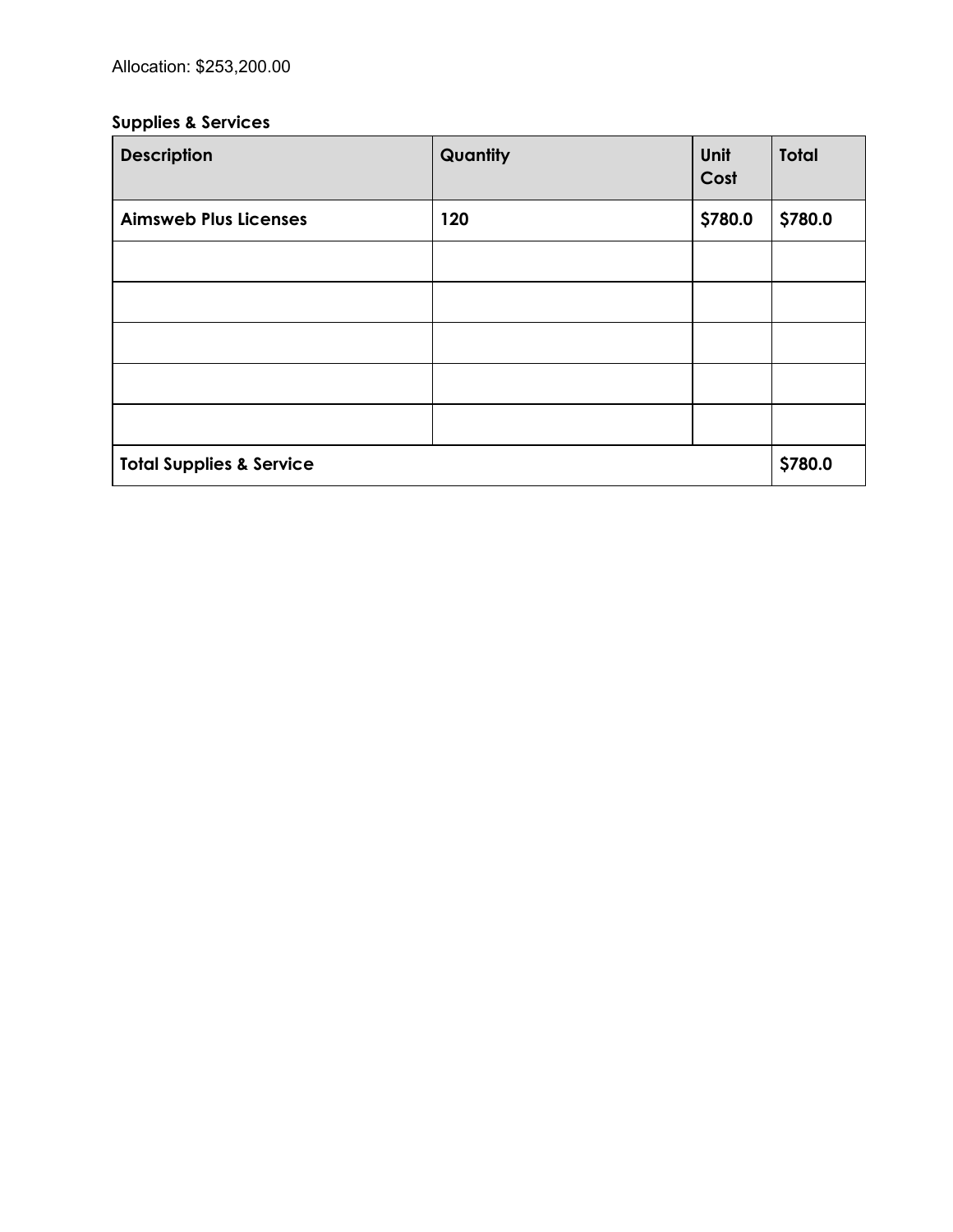### Appendix B: SB178 School Performance Plan – Addendum SB178 School Performance Plan - Addendum Nevada Department of Education 2020-2021 School Year

### **\*Students in this plan refer to Economically Disadvantaged (ED) Students and English Learner (EL) students scoring at or below the 25 th percentile**

#### **Part I. School Information**

| <b>Name of District</b> | <b>Name of School</b> | <b>Name of Principal</b> |
|-------------------------|-----------------------|--------------------------|
| <b>Clark County</b>     | Berkeley Bunker ES    | <b>Pauline Mills</b>     |

#### **A. School Staffing Information from previous year:**

| <b>Vacancies FT Licensed</b><br>educational personnel | <b>Probationary licensed</b><br>educational personnel                                                | <b>Substitute teachers for 20</b><br>or more consecutive days<br>(long-term substitutes) |
|-------------------------------------------------------|------------------------------------------------------------------------------------------------------|------------------------------------------------------------------------------------------|
| $#$ of: 0                                             | $#$ of:<br>2 are 1st Year Probationary<br>4 are 2nd Year Probationary<br>3 are 3rd Year Probationary | $#$ of: 0                                                                                |
| $%$ of: 0                                             | $\%$ :<br>1st Year Probationary - 3%<br>2nd Year Probationary -7%<br>3rd Year Probationary - 5%      | $%$ of: 0                                                                                |

**B. Consultation meeting with parents, legal guardians, or organization team to determine needs of students and preferred services for identified students; must be completed before funds can be used.**

| <b>Consultation Meeting</b> |                                                                                                                                                                                                                              |
|-----------------------------|------------------------------------------------------------------------------------------------------------------------------------------------------------------------------------------------------------------------------|
| Date:                       | 9/2/20 (Staff), 9/9/20 (PLC), 9/22/20 (SOT), 9/23/20 (Staff),<br>9/25/20 (Staff) and 9/25/20 SOT approval                                                                                                                    |
| Type:                       | 1. School organizational Team (SOT) Yes _x_ No __<br>2. Parent and Staff Meeting Yes _X No __<br>a. Percentage of parents at SOT meeting: 3%<br>b. Percentage of parents of the eligible students at<br>this SOT meeting: 5% |
| Results:                    | Parents and staff members fully support the action steps and<br>associated expenses outlined in the SB178 plan.                                                                                                              |

**Part II. ELA and Math Measurable Goals:** Please write a SMART goal for the eligible students receiving programs and services with SB178 funding. The measurable goal will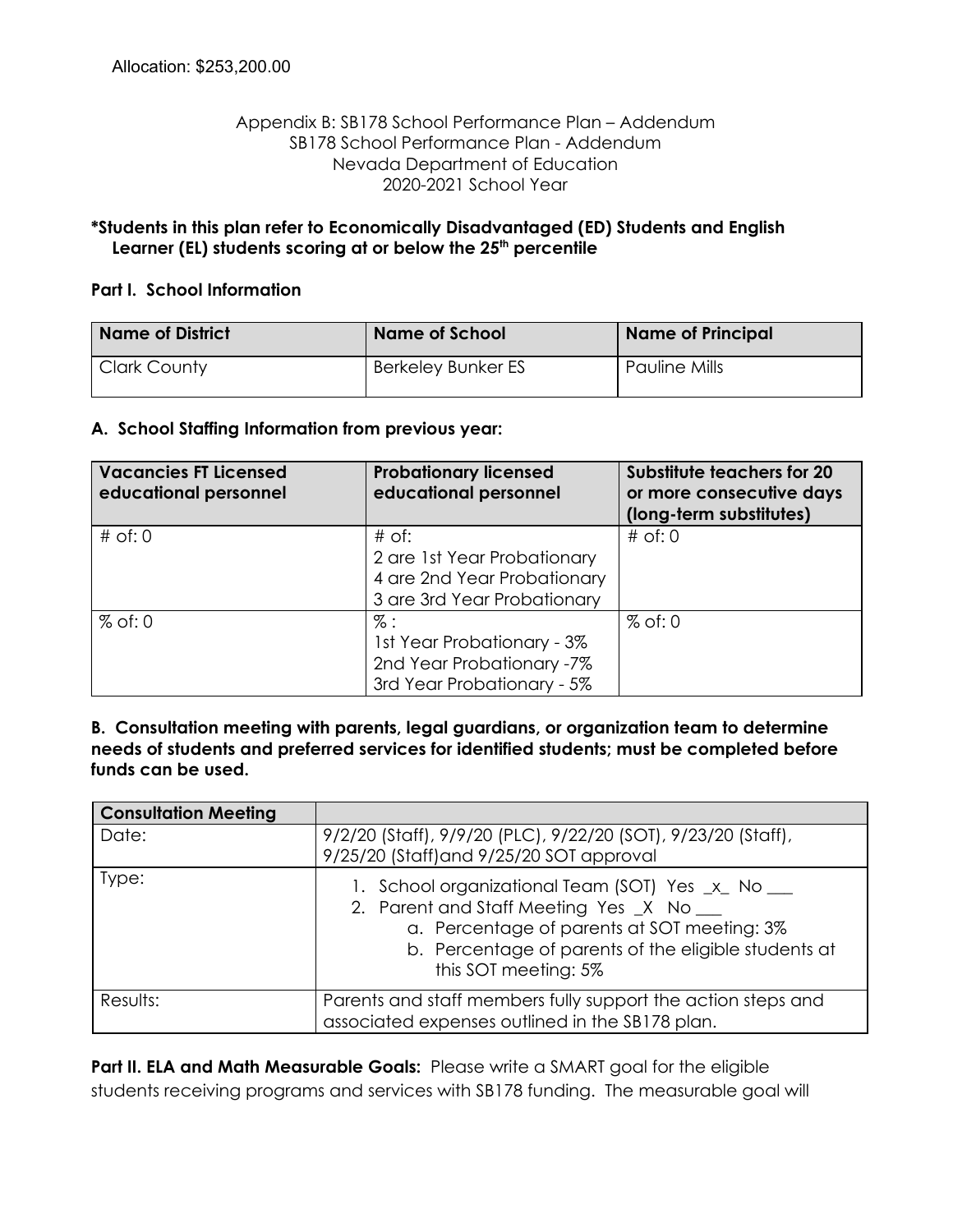depend on the current status of the ED and EL students. Refer to the tables in Appendix A of the SB178 Guidance Document, to closely align your SMART goal for "ED" and "EL" students in ELA and math with the state indicators.

- ELA example (Elementary): Increase the percent of economically disadvantaged (ED) students proficient in English [language](https://docs.google.com/document/d/1TWXXjR7UDIaa1wdYeDc6raD-vrQGV1Vx5EVjmUEavzM/edit#bookmark=id.5ydiw58ngulh) arts (ELA) from 45% to 51.9% by 2021, as measured by state summative assessments.
- Math example (Elementary): Increase the percent of economically disadvantaged (ED) students proficient in mathematics from 36% to 44.9% by 2021, as measured by state summative assessments.

| <b>Student Subgroup</b>        | <b>School SMART Goals</b>                                                                                                                                      |
|--------------------------------|----------------------------------------------------------------------------------------------------------------------------------------------------------------|
| FI A<br><b>ED/FRL Students</b> | Increase the percent of Free and Reduced Lunch (FRL) students<br>proficient in ELA from 42.7% to 51.9% by 2021 as measured by state<br>summative assessments.  |
| ELA<br>EL Students             | Increase the percent of English Language Learners (ELL) proficient in<br>ELA from 37.5% to 47.2% by 2021 as measured by state summative<br>assessments.        |
| Math<br><b>ED/FRL Students</b> | Increase the percent of Free and Reduced Lunch (FRL) students<br>proficient in math from 30.8% to 44.9% by 2021 as measured by state<br>summative assessments. |
| Math<br>EL Students            | Increase the percent of English Language Learners (ELL) proficient in<br>math from 30% to 42% by 2021 as measured by state summative<br>assessments.           |

### **2020 – 2021 SMART Goals**

**Part III-A. Select SB 178 strategies to help your school meet the needs indicated from the consultation meetings.**

|            | Sec 9.4 (shall use 90% or more of the funds)                                    |  |  |  |
|------------|---------------------------------------------------------------------------------|--|--|--|
| $\alpha$ . | <b>Extended learning opportunities (EBI levels 1-4)</b>                         |  |  |  |
|            | 1. Summer Academy                                                               |  |  |  |
|            | 2. Intersession academy                                                         |  |  |  |
|            | 3. Program providing learning opportunities for children before or after school |  |  |  |
|            | 4. An extended school day                                                       |  |  |  |
|            | 5. Learning opportunity delivered at another time when school is not in session |  |  |  |

| b. x Academic interventions                      |  |  |
|--------------------------------------------------|--|--|
| 1. A reading or literacy center (EBI levels 1-4) |  |  |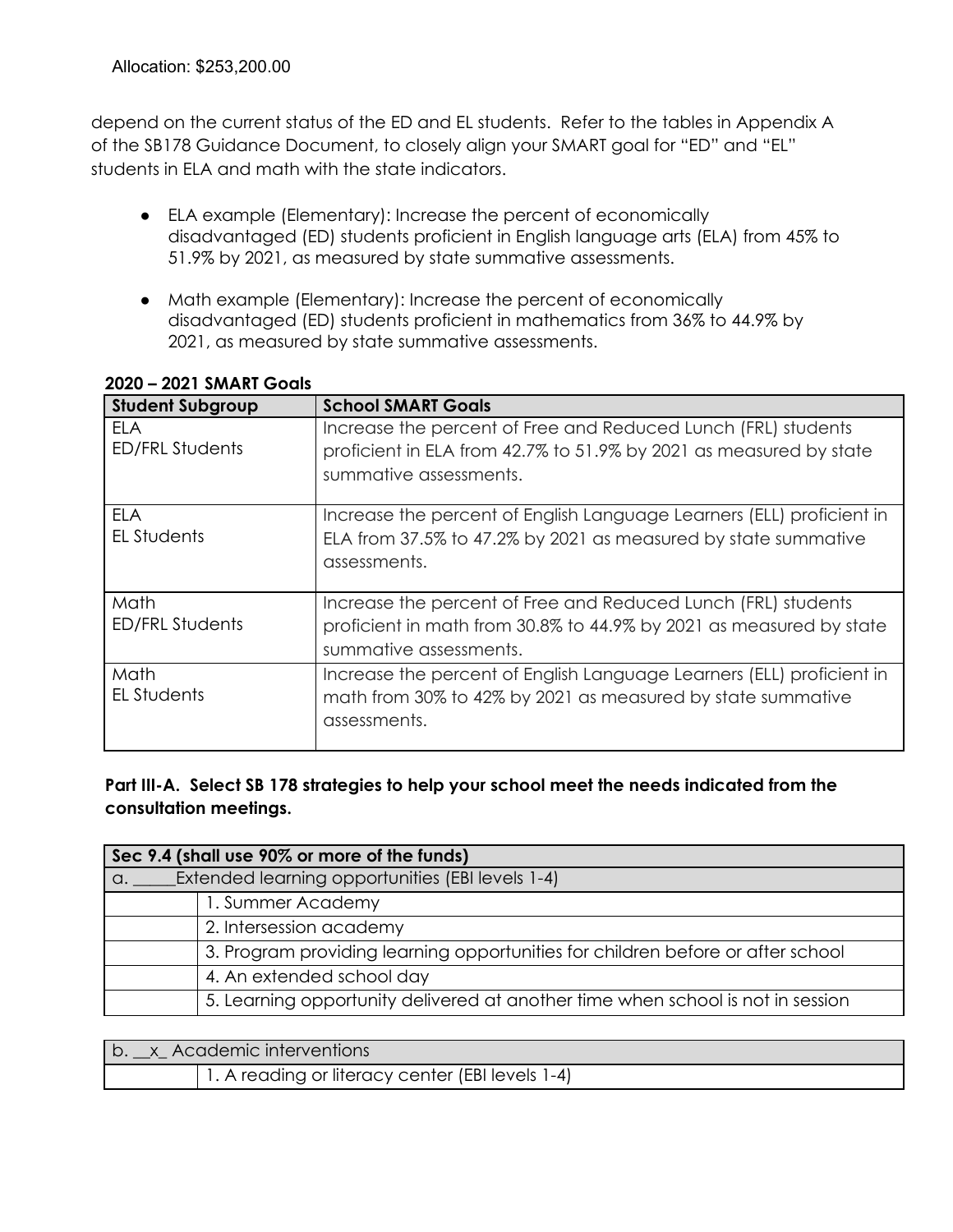| $\times$ | 2. Administration of a common, valid and reliable formative and summative         |
|----------|-----------------------------------------------------------------------------------|
|          | assessment which is aligned to statewide standards and allows for comparisons     |
|          | between schools (EBI levels 1-4)                                                  |
|          | 3. Implementation of relevant curriculum or software which is supported by EBI    |
|          | levels 1-3, which may include a course of instruction in college and career       |
|          | readiness                                                                         |
| X        | 4. The hiring of personnel to implement an academic intervention supported by EBI |
|          | levels 1-3                                                                        |

|         | c. ______Early childhood interventions, including, without limitation, a prekindergarten program |  |  |  |
|---------|--------------------------------------------------------------------------------------------------|--|--|--|
|         | that meets the standards for quality established by the Department                               |  |  |  |
| d.      | Any other strategy designed by the public school and approved by the Department.                 |  |  |  |
|         | e. x Additional supporting services necessary to adequately support services described in        |  |  |  |
| $d-d$ : |                                                                                                  |  |  |  |
| x       | 1. Parent and family engagement programs and services                                            |  |  |  |
|         | 2. School climate and culture programs                                                           |  |  |  |
|         | 3. Social, psychological, or health care services to pupils and their families,                  |  |  |  |
|         | including, but not limited to, counseling and wrap-around services                               |  |  |  |

### **§ 9.5 (may not use more than 10% of funds)**

a. \_\_\_\_ Professional development supported by evidence-based intervention levels 1 – 3 b. \_\_\_\_\_Reimbursement for coursework required to obtain endorsement relating to English language acquisition and development for teachers and other licensed educational personnel serving EL students c. \_\_\_\_\_Retention incentives for teachers or other licensed educational personnel serving EL

students and have obtained endorsement

# **Part III-B. Identify strategy implemented, funds allocated, and students or teachers participating in the strategy.**

| Identify Strategy Implemented from<br>Section 9.4             | 9.4 b.4   | 9.4.e.1  | 9.4 b.2 |  |
|---------------------------------------------------------------|-----------|----------|---------|--|
| Funds allocated for the strategy                              | \$225,806 | \$26,611 | \$780.0 |  |
| Estimated Number of Students<br>Participating in the strategy | 250       | 250      | 120     |  |

| I Identify Strategy Implemented from<br>Section 9.5 |  |  |
|-----------------------------------------------------|--|--|
| Funds Allocated for the Strategy                    |  |  |
| Estimated Number of Teachers                        |  |  |
| Participating in the Strategy                       |  |  |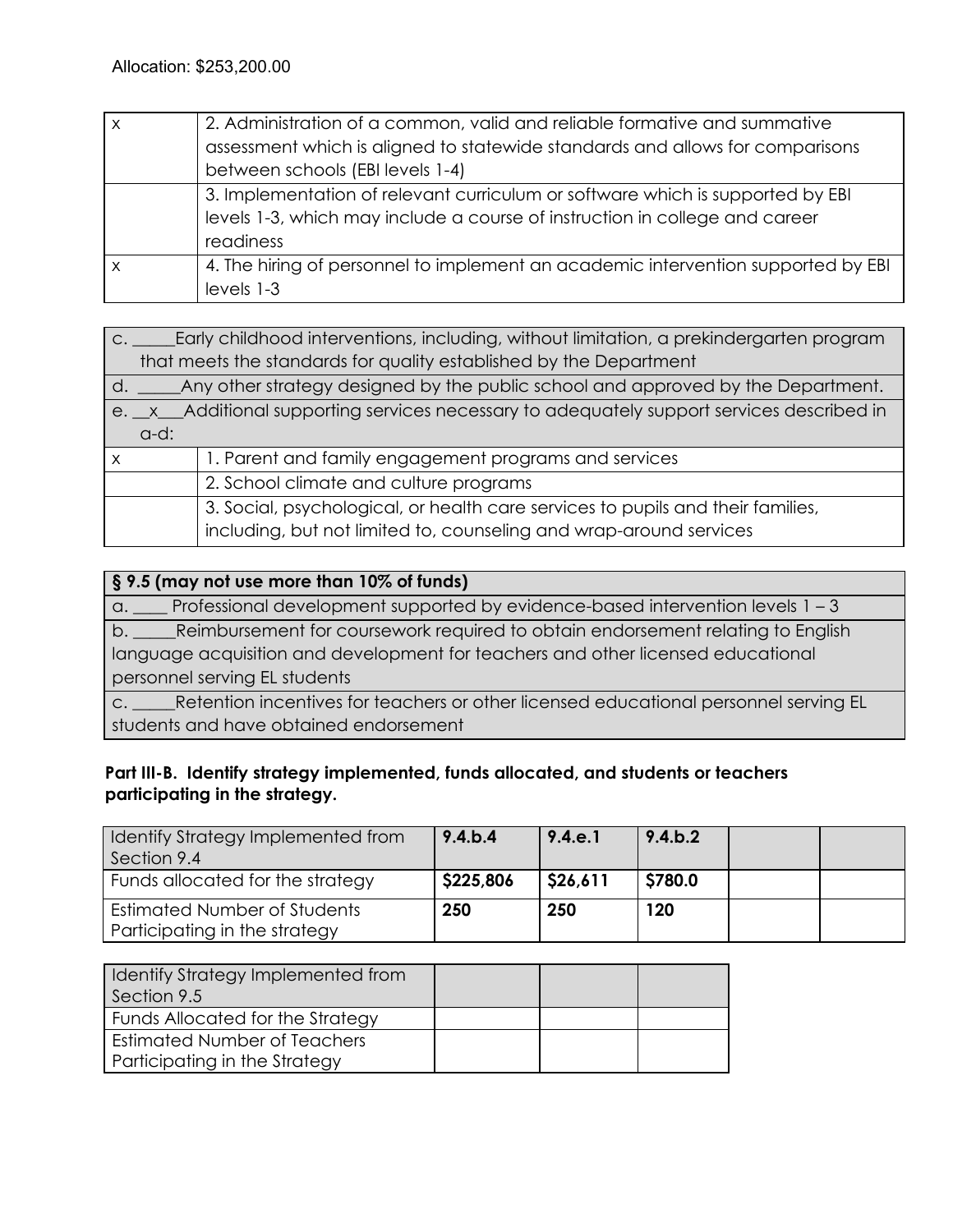# **Part IV. Action Steps**

- State the action steps you will take to meet long-term goals
	- o Include SB178 strategy
	- o Include programs and services meeting ESSA EBI levels 1-4
	- o Include all associated costs to meet the strategy
	- o Include the citation of the research for the programs and/or services (in APA or MLA)

| Goal                                                                                                                                                                             | <b>Action Step Description</b>                                                                                                                                                                                                                                                                                                                                                                      |
|----------------------------------------------------------------------------------------------------------------------------------------------------------------------------------|-----------------------------------------------------------------------------------------------------------------------------------------------------------------------------------------------------------------------------------------------------------------------------------------------------------------------------------------------------------------------------------------------------|
| <b>Academic Interventions</b><br>Increase the percent of<br>Free and Reduced Lunch<br>(FRL) students proficient in<br>ELA from 42.7% to 51.9%                                    | <b>Action Step 1:</b><br>The hiring of personnel to implement an academic intervention<br>supported by EBI levels 1-3 (ReadyGEN, EBI Level 3) (Investigations,<br>EBI Level 3). (9.4 b.4)                                                                                                                                                                                                           |
| by 2021 as measured by<br>state summative<br>assessments.<br>Increase the percent of                                                                                             | <b>Associated Expenses:</b><br>1 Licensed Teachers and 1.56 STEM Integration Strategists<br>(\$225,806)(9.4.b.4)<br>120 AimsWeb Licenses (\$780.00) (9.4.b.2)<br>$\bullet$                                                                                                                                                                                                                          |
| English Language<br>Learners (ELL) proficient in<br>ELA from 37.5% to 47.2%<br>by 2021 as measured by<br>state summative<br>assessments.                                         | <b>Citations:</b><br><b>ReadyGEN EBI Level 3</b><br>Vilcheck, Ann. "ReadyGEN Field Summary Report." Pearson<br>Learning Services, December 2016. Pearsonschool.com. August,<br>2017.                                                                                                                                                                                                                |
| Increase the percent of<br>Free and Reduced Lunch<br>(FRL) students proficient in<br>math from 30.8% to 44.9%<br>by 2021 as measured by<br>state summative                       | <b>Investigations EBI Level 3</b><br>Gatti, G., & Giordano, K. (2010). Gatti Evaluation Inc.: Pittsburg, PA<br>Aimsweb Plus (120 Licences) for Progress Monitoring EBI Level 2<br>(140 more licenses with will purchased from our Title 1 Budget and<br>RBG3 Budget)<br>Shapiro, E.S., & Gibbs, D.P. (2014). Comparison of progress<br>monitoring with computer adaptive tests and curriculum based |
| assessments.<br>Increase the percent of<br>English Language<br>Learners (ELL) proficient in<br>math from 30% to 42% by<br>2021 as measured by<br>state summative<br>assessments. | measures. Bethlehem, PA: Center for Promoting Research to<br>Practice, Lehigh University. Available online from<br>http://coe.lehigh.edu/cprp/research/current                                                                                                                                                                                                                                      |
|                                                                                                                                                                                  |                                                                                                                                                                                                                                                                                                                                                                                                     |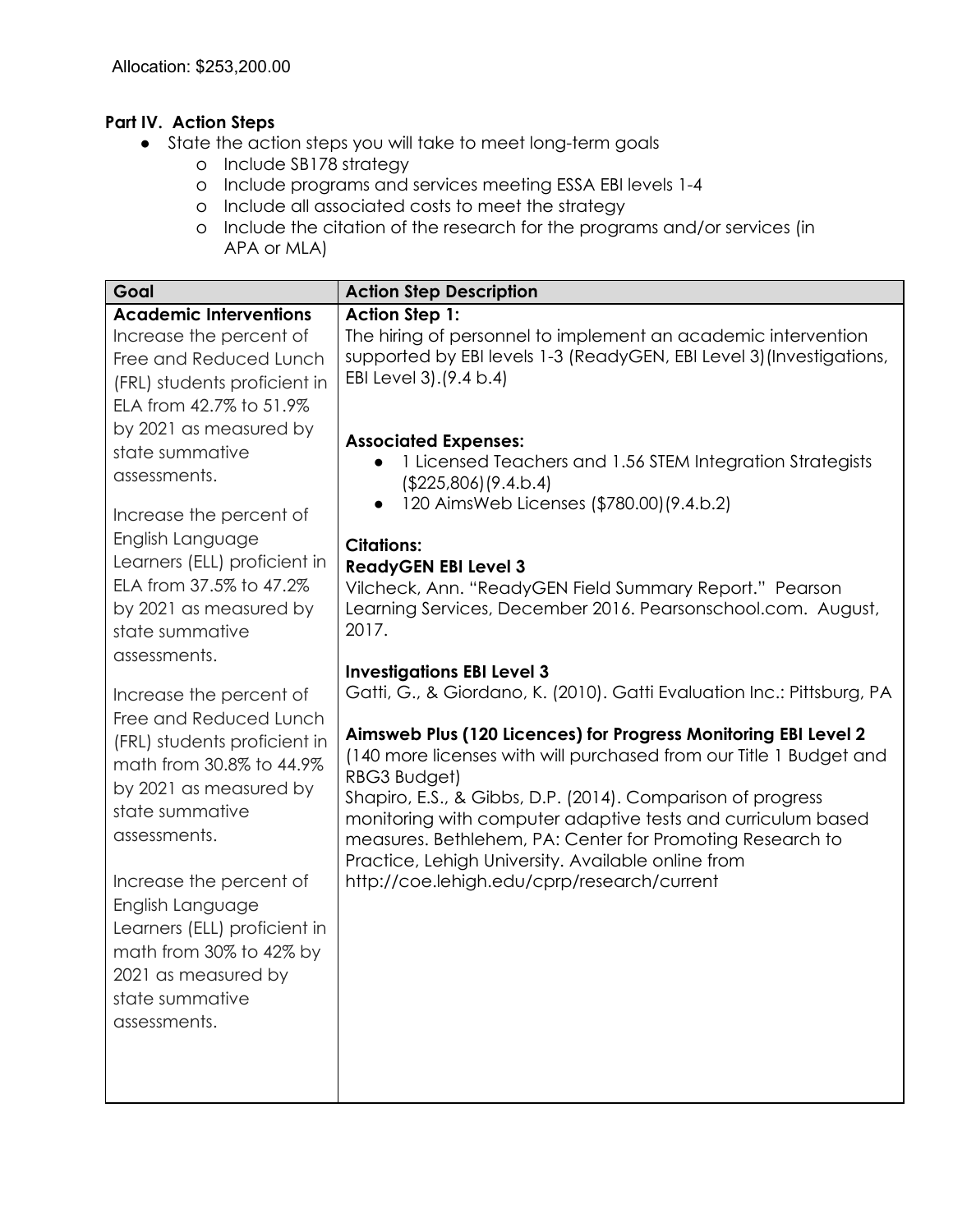| <b>Additional supporting</b><br>services necessary to<br>adequately support<br>services described in a-d<br>Increase the percent of<br>Free and Reduced Lunch<br>(FRL) students proficient in<br>ELA from 42.7% to 51.9%<br>by 2021 as measured by                                                                                                                                                                                                                                                                    | <b>Action Step 2:</b><br>To assist families with attendance plans, wrap around services,<br>and target support for academics and the social emotional<br>welfare of the bottom quartile of students. Parent and family<br>engagement programs and services. (9.4 e.1)<br><b>Associated Expenses:</b><br>Hire 1 Split funded Teacher Family Assistant (\$26,611)(9.4<br>e.1)                                                                                                                                                                                             |
|-----------------------------------------------------------------------------------------------------------------------------------------------------------------------------------------------------------------------------------------------------------------------------------------------------------------------------------------------------------------------------------------------------------------------------------------------------------------------------------------------------------------------|-------------------------------------------------------------------------------------------------------------------------------------------------------------------------------------------------------------------------------------------------------------------------------------------------------------------------------------------------------------------------------------------------------------------------------------------------------------------------------------------------------------------------------------------------------------------------|
| state summative<br>assessments.<br>Increase the percent of<br>English Language<br>Learners (ELL) proficient in<br>ELA from 37.5% to 47.2%<br>by 2021 as measured by<br>state summative<br>assessments.<br>Increase the percent of<br>Free and Reduced Lunch<br>(FRL) students proficient in<br>math from 30.8% to 44.9%<br>by 2021 as measured by<br>state summative<br>assessments.<br>Increase the percent of<br>English Language<br>Learners (ELL) proficient in<br>math from 30% to 42% by<br>2021 as measured by | <b>Citations:</b><br><b>Wraparound Services (Elementary) EBI Level 4</b><br>Brunns, E.J. & Sutter, J. C (2010) Summary of the wraparound<br>evidence base. In E.J. Bruns & J.S. Walker (Eds.), The resource<br>guide to wraparound. Portland, OR: National Wraparound<br>Initiative from<br>https://nwi.pdx.edu/NWI-book/Chapters/Bruns-3.5-(evidence-bas<br>e).pdf<br><b>Rationale:</b><br>To assist families with attendance plans, wrap around services,<br>and target support for academics and the social emotional<br>welfare of the bottom quartile of students. |
| state summative<br>assessments.                                                                                                                                                                                                                                                                                                                                                                                                                                                                                       |                                                                                                                                                                                                                                                                                                                                                                                                                                                                                                                                                                         |

<u> 1980 - Johann Stoff, deutscher Stoffen und der Stoffen und der Stoffen und der Stoffen und der Stoffen und de</u>